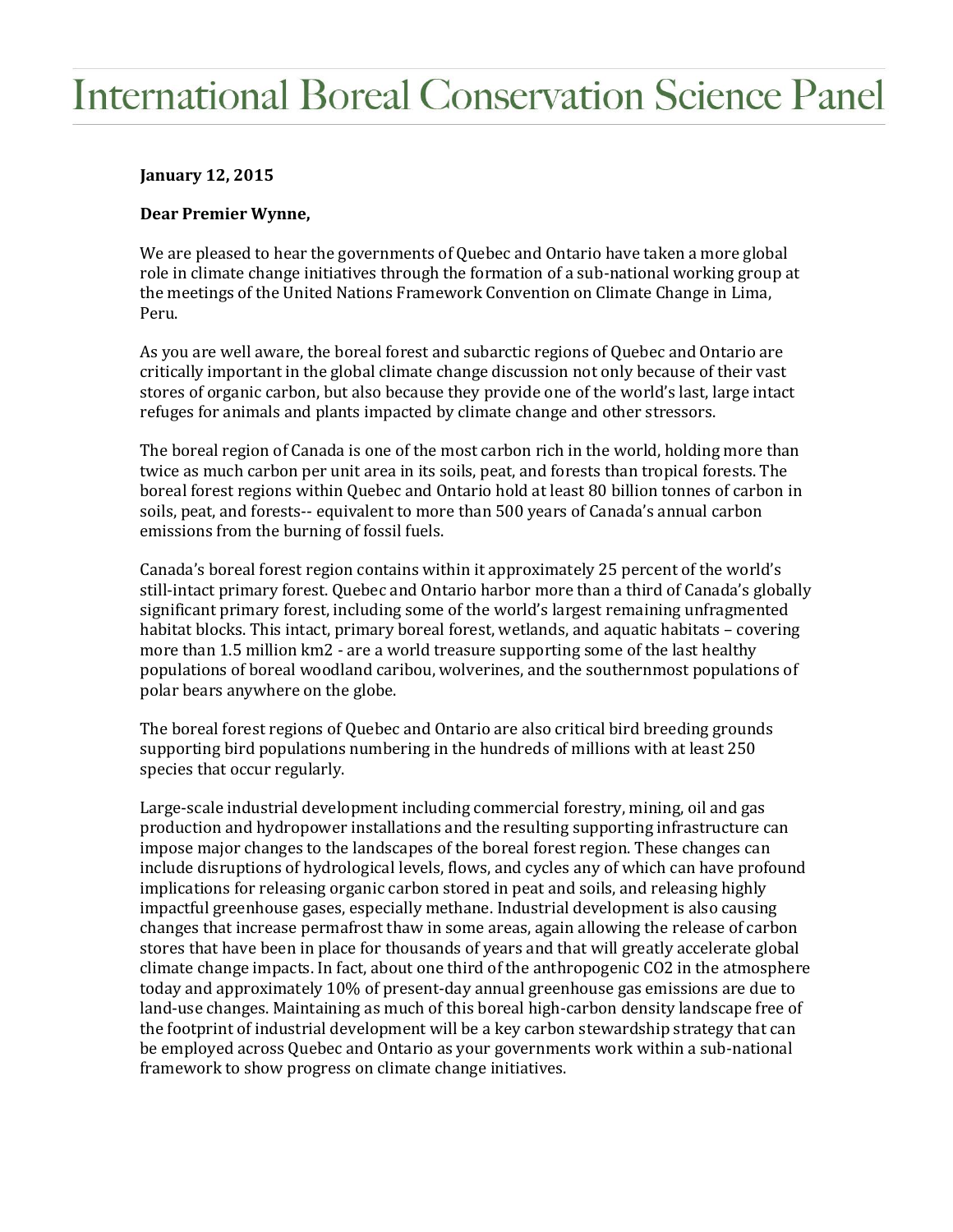The effects of climate change to the world's biota are, sadly, already well underway. Thousands of organisms are moving northward, retreating from hotter and harsher conditions occurring because of the increase in global temperature – a phenomenon well documented in hundreds of studies.

In addition, it is clear that maintaining large, widespread and continuous populations of wildlife and plants will be absolutely critical to ensure resilience to climate change impacts and provide assurances of the highest probability of survival for the greatest number of species. One of the most important global strategies for allowing species to adapt and survive climate change impacts is by maintaining the last remaining blocks of intact, primary forest worldwide. Boreal forest regions are particularly important because they are the last reservoirs of habitat for species forced northward by intensely warm and hostile ecological conditions in temperate regions of the globe.

For these reasons, we urge you to make it a priority within your climate change policies to ensure the maintenance and protection of at least 50 percent of the northern regions of Quebec and Ontario from all forms of industrial development. In areas open to industrial uses, climate change policies should insist on world-leading responsible development practices that minimize loss of carbon to the atmosphere and that have the least possible impact on biodiversity. Regional land-use planning that takes into account cumulative development impacts, led by Indigenous communities following the principles of free, prior, and informed consent, should be the hallmark of any world-leading climate change policy. Industrial land-uses should not precede the development of community-led land-use plans that allow conservation areas to be set aside as important carbon reservoirs and for maintenance of biodiversity.

The Governments of Quebec and Ontario have shown great leadership in accelerating solutions to climate change on the global stage through their involvement in establishing a new sub-national working group through the United Nations Framework Convention on Climate Change. We applaud those efforts and strongly urge the adoption of stewardship strategies that ensure the vast carbon pools of the boreal forest region remain in place and that the boreal forest continues to serve as a refuge for the world's plants and animals trying to adapt to climate change. We stand ready to support and advise you as you move forward with these critical policy solutions.

**Sincerely,**

**International Boreal Conservation Science Panel**

**Dr. Pascal Badiou** Research Scientist for Ducks Unlimited Canada for Wetland and Waterfowl Research

**Dr. John Jacobs** Professor of Geography, Memorial University of Newfoundland